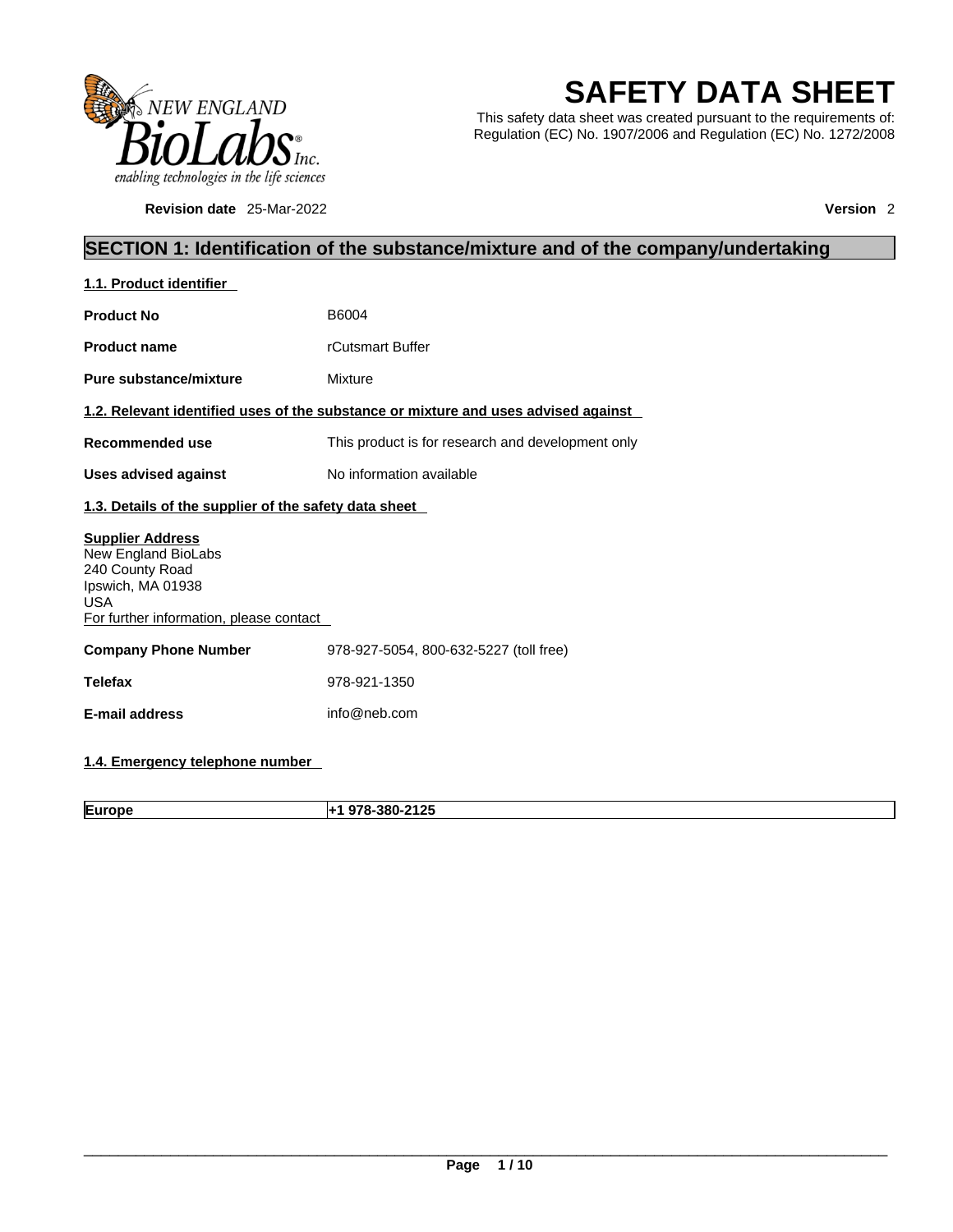### **SECTION 2: Hazards identification**

#### **2.1. Classification of the substance or mixture**

*Regulation (EC) No 1272/2008*  This mixture is classified as not hazardous according to regulation (EC) 1272/2008 [CLP]

#### **2.2. Label elements**

This mixture is classified as not hazardous according to regulation (EC) 1272/2008 [CLP]

#### **Hazard statements**

This mixture is classified as not hazardous according to regulation (EC) 1272/2008 [CLP]

#### **2.3. Other hazards**

No information available.

### **SECTION 3: Composition/information on ingredients**

#### **3.1 Substances**

Not applicable

#### **3.2 Mixtures**

The product contains no substances which at their given concentration, are considered to be hazardous to health

#### **Full text of H- and EUH-phrases: see section 16**

*Acute Toxicity Estimate* No information available

### **SECTION 4: First aid measures**

#### **4.1. Description of first aid measures**

| <b>Inhalation</b>                                                | Remove to fresh air.                                                                                                    |  |
|------------------------------------------------------------------|-------------------------------------------------------------------------------------------------------------------------|--|
| Eye contact                                                      | Rinse thoroughly with plenty of water for at least 15 minutes, lifting lower and upper eyelids.<br>Consult a physician. |  |
| <b>Skin contact</b>                                              | Wash skin with soap and water. In the case of skin irritation or allergic reactions see a<br>physician.                 |  |
| <b>Ingestion</b>                                                 | Rinse mouth.                                                                                                            |  |
| 4.2. Most important symptoms and effects, both acute and delayed |                                                                                                                         |  |
| <b>Symptoms</b>                                                  | No information available.                                                                                               |  |

#### **4.3. Indication of any immediate medical attention and special treatment needed**

**Note to physicians** Treat symptomatically.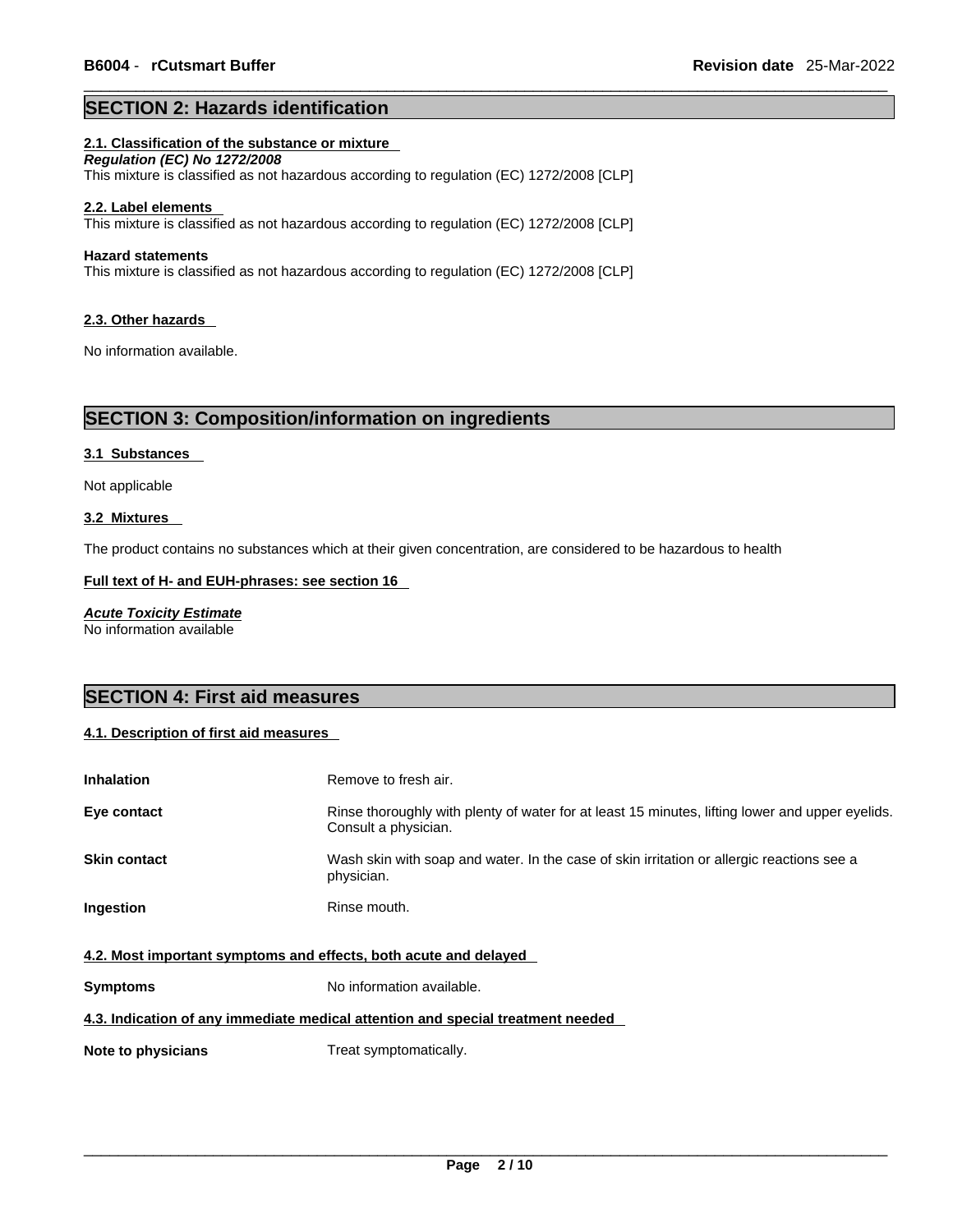### **SECTION 5: Firefighting measures**

# **5.1. Extinguishing media Suitable Extinguishing Media** Use extinguishing measures that are appropriate to local circumstances and the surrounding environment. **Large Fire Example 20** CAUTION: Use of water spray when fighting fire may be inefficient. **Unsuitable extinguishing media** Do not scatter spilled material with high pressure water streams. **5.2. Special hazards arising from the substance or mixture Specific hazards arising from the chemical** No information available. **5.3. Advice for firefighters Special protective equipment and precautions for fire-fighters** Firefighters should wear self-contained breathing apparatus and full firefighting turnout gear. Use personal protection equipment. **SECTION 6: Accidental release measures 6.1. Personal precautions, protective equipment and emergency procedures Personal precautions** Ensure adequate ventilation. **For emergency responders** Use personal protection recommended in Section 8. **6.2. Environmental precautions Environmental precautions** See Section 12 for additional Ecological Information. **6.3. Methods and material for containment and cleaning up Methods for containment** Prevent further leakage or spillage if safe to do so. **Methods for cleaning up** Take up mechanically, placing in appropriate containers for disposal. **Prevention of secondary hazards** Clean contaminated objects and areas thoroughly observing environmental regulations. **6.4. Reference to other sections Reference to other sections** See section 8 for more information. See section 13 for more information.

### **SECTION 7: Handling and storage**

| 7.1. Precautions for safe handling                                |                                                                        |
|-------------------------------------------------------------------|------------------------------------------------------------------------|
| Advice on safe handling                                           | Ensure adequate ventilation.                                           |
| <b>General hygiene considerations</b>                             | Handle in accordance with good industrial hygiene and safety practice. |
| 7.2. Conditions for safe storage, including any incompatibilities |                                                                        |
| <b>Storage Conditions</b>                                         | Keep container tightly closed in a dry and well-ventilated place.      |
| 7.3. Specific end use(s)                                          |                                                                        |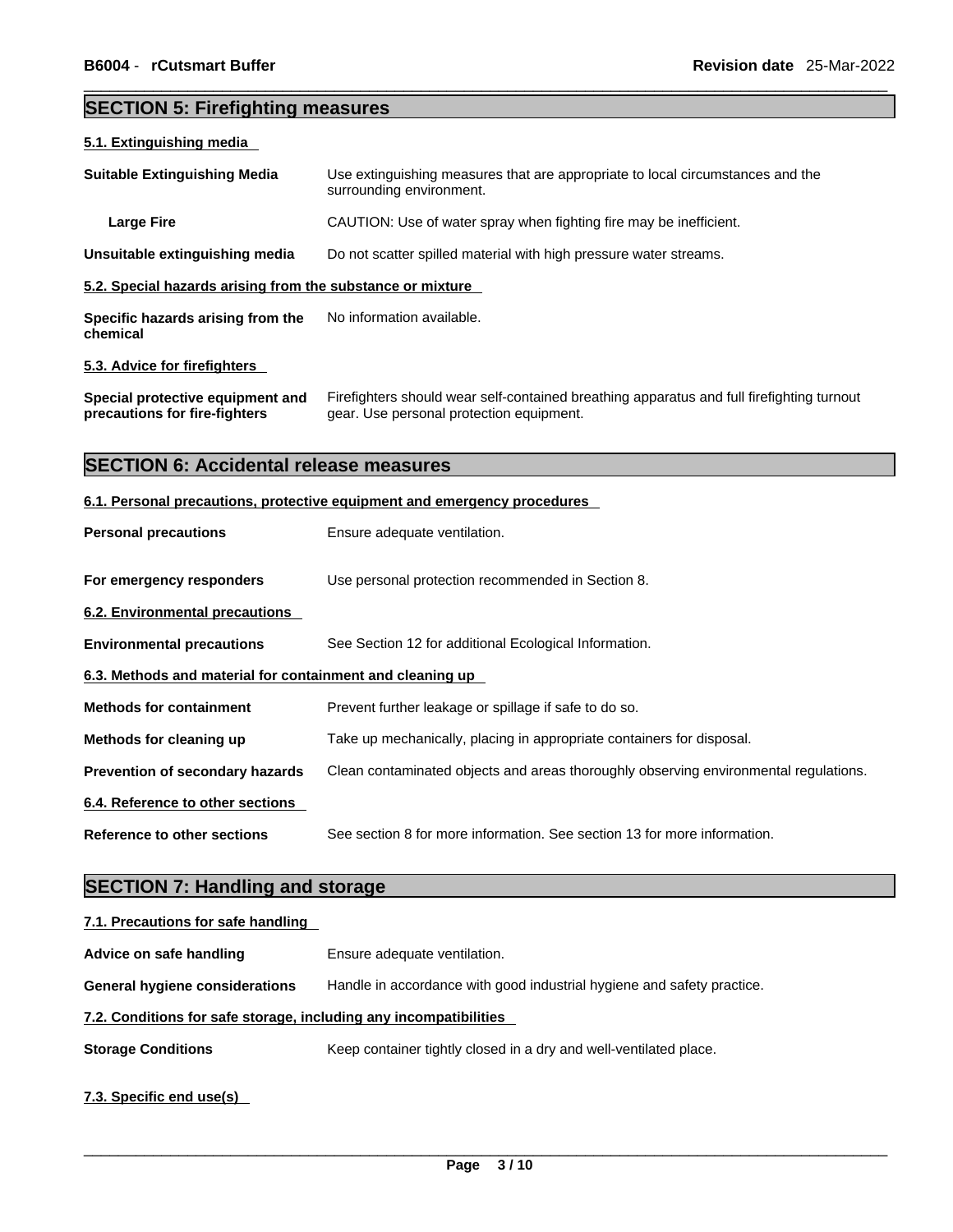**Risk management methods [RMM]** The information required is contained in this Safety Data Sheet.

### **SECTION 8: Exposure controls/personal protection**

#### **8.1. Control parameters**

| <b>Exposure Limits</b>                                                               | This product, as supplied, does not contain any hazardous materials with occupational<br>exposure limits established by the region specific regulatory bodies.              |
|--------------------------------------------------------------------------------------|-----------------------------------------------------------------------------------------------------------------------------------------------------------------------------|
| <b>Biological occupational exposure</b><br>limits                                    | This product, as supplied, does not contain any hazardous materials with biological limits<br>established by the region specific regulatory bodies.                         |
| Derived No Effect Level (DNEL)<br><b>Predicted No Effect Concentration</b><br>(PNEC) | No information available.<br>No information available.                                                                                                                      |
| 8.2. Exposure controls                                                               |                                                                                                                                                                             |
| <b>Engineering controls</b>                                                          | No information available.                                                                                                                                                   |
| Individual protection measures,<br>such as personal protective<br>equipment          |                                                                                                                                                                             |
| <b>Eye/face protection</b>                                                           | No special protective equipment required.                                                                                                                                   |
| Skin and body protection                                                             | No special protective equipment required.                                                                                                                                   |
| <b>Respiratory protection</b>                                                        | No protective equipment is needed under normal use conditions. If exposure limits are<br>exceeded or irritation is experienced, ventilation and evacuation may be required. |
| <b>General hygiene considerations</b>                                                | Handle in accordance with good industrial hygiene and safety practice.                                                                                                      |
| <b>Environmental exposure controls</b>                                               | No information available.                                                                                                                                                   |

### **SECTION 9: Physical and chemical properties**

### **9.1. Information on basic physical and chemical properties**

| <b>Physical state</b>             | Liquid                   |                  |
|-----------------------------------|--------------------------|------------------|
| Appearance                        | Clear                    |                  |
| Color                             | No information available |                  |
| Odor                              | None.                    |                  |
| Odor threshold                    | No information available |                  |
| <b>Property</b>                   | <b>Values</b>            | Remarks • Method |
| Melting point / freezing point    | No data available        | None known       |
| Initial boiling point and boiling | No data available        | None known       |
| range                             |                          |                  |
| Flammability (solid, gas)         | No data available        | None known       |
| <b>Flammability Limit in Air</b>  |                          | None known       |
| Upper flammability or explosive   | No data available        |                  |
| limits                            |                          |                  |
| Lower flammability or explosive   | No data available        |                  |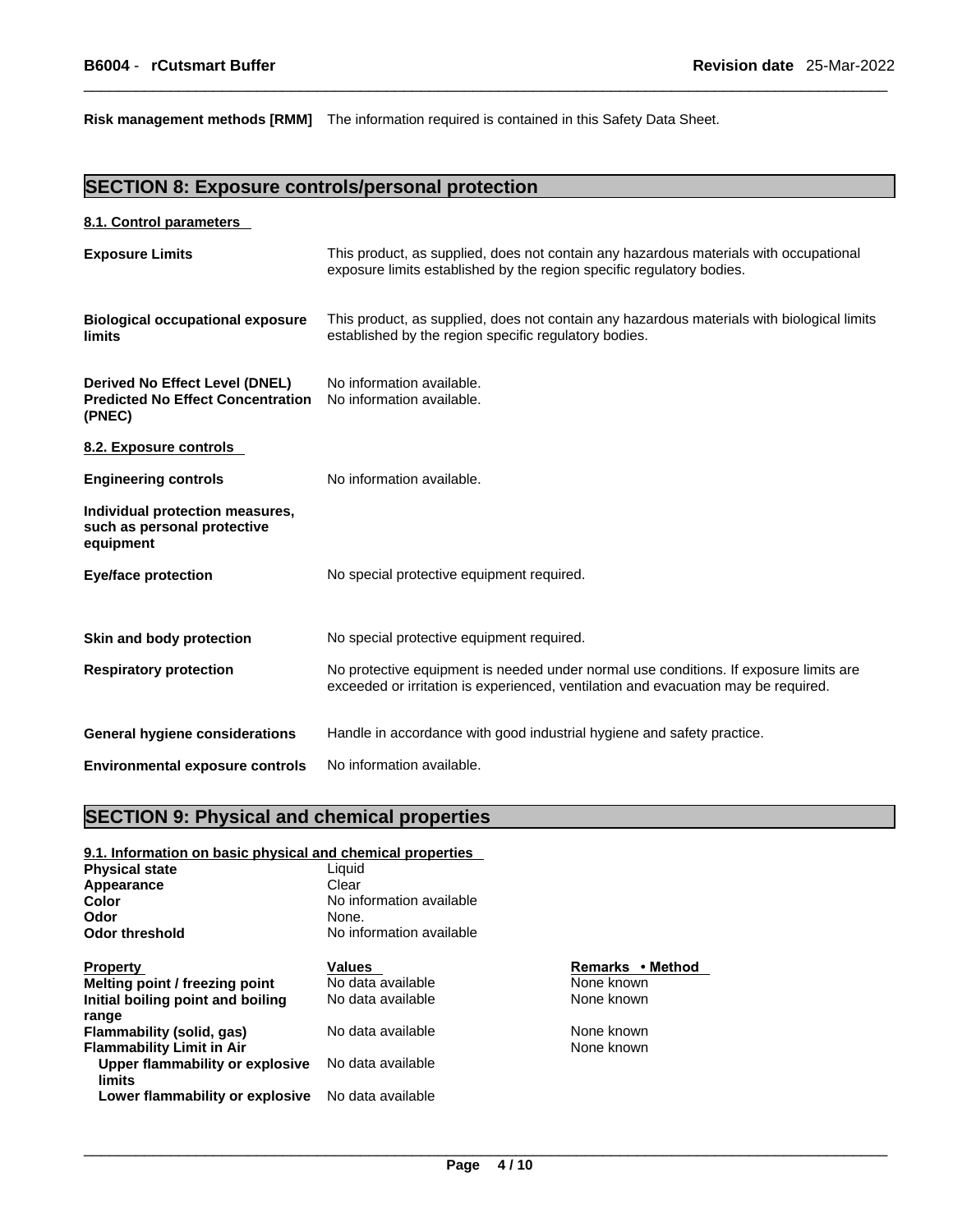| limits                            |                          |            |
|-----------------------------------|--------------------------|------------|
| <b>Flash point</b>                | No data available        | None known |
| <b>Autoignition temperature</b>   | No data available        | None known |
| <b>Decomposition temperature</b>  |                          | None known |
| рH                                | 7.9                      |            |
| pH (as aqueous solution)          | No data available        | None known |
| <b>Kinematic viscosity</b>        | No data available        | None known |
| <b>Dynamic viscosity</b>          | No data available        | None known |
| <b>Water solubility</b>           | No data available        | None known |
| Solubility(ies)                   | No data available        | None known |
| <b>Partition coefficient</b>      | No data available        | None known |
| Vapor pressure                    | No data available        | None known |
| <b>Relative density</b>           | No data available        | None known |
| <b>Bulk density</b>               | No data available        |            |
| <b>Liquid Density</b>             | No data available        |            |
| Vapor density                     | No data available        | None known |
| <b>Particle characteristics</b>   |                          |            |
| <b>Particle Size</b>              | No information available |            |
| <b>Particle Size Distribution</b> | No information available |            |
|                                   |                          |            |

#### **9.2. Other information**

*9.2.1. Information with regard to physical hazard classes* Not applicable

*9.2.2. Other safety characteristics* No information available

### **SECTION 10: Stability and reactivity**

#### **10.1. Reactivity**

**Reactivity No information available.** 

#### **10.2. Chemical stability**

**Stability** Stable under normal conditions.

- **Explosion data Sensitivity to mechanical impact** None. **Sensitivity to static discharge** None.
- **10.3. Possibility of hazardous reactions**

**Possibility of hazardous reactions** None under normal processing.

**10.4. Conditions to avoid** 

**Conditions to avoid** None known based on information supplied.

**10.5. Incompatible materials**

**Incompatible materials** None known based on information supplied.

#### **10.6. Hazardous decomposition products**

**Hazardous decomposition products** None known based on information supplied.

### **SECTION 11: Toxicological information**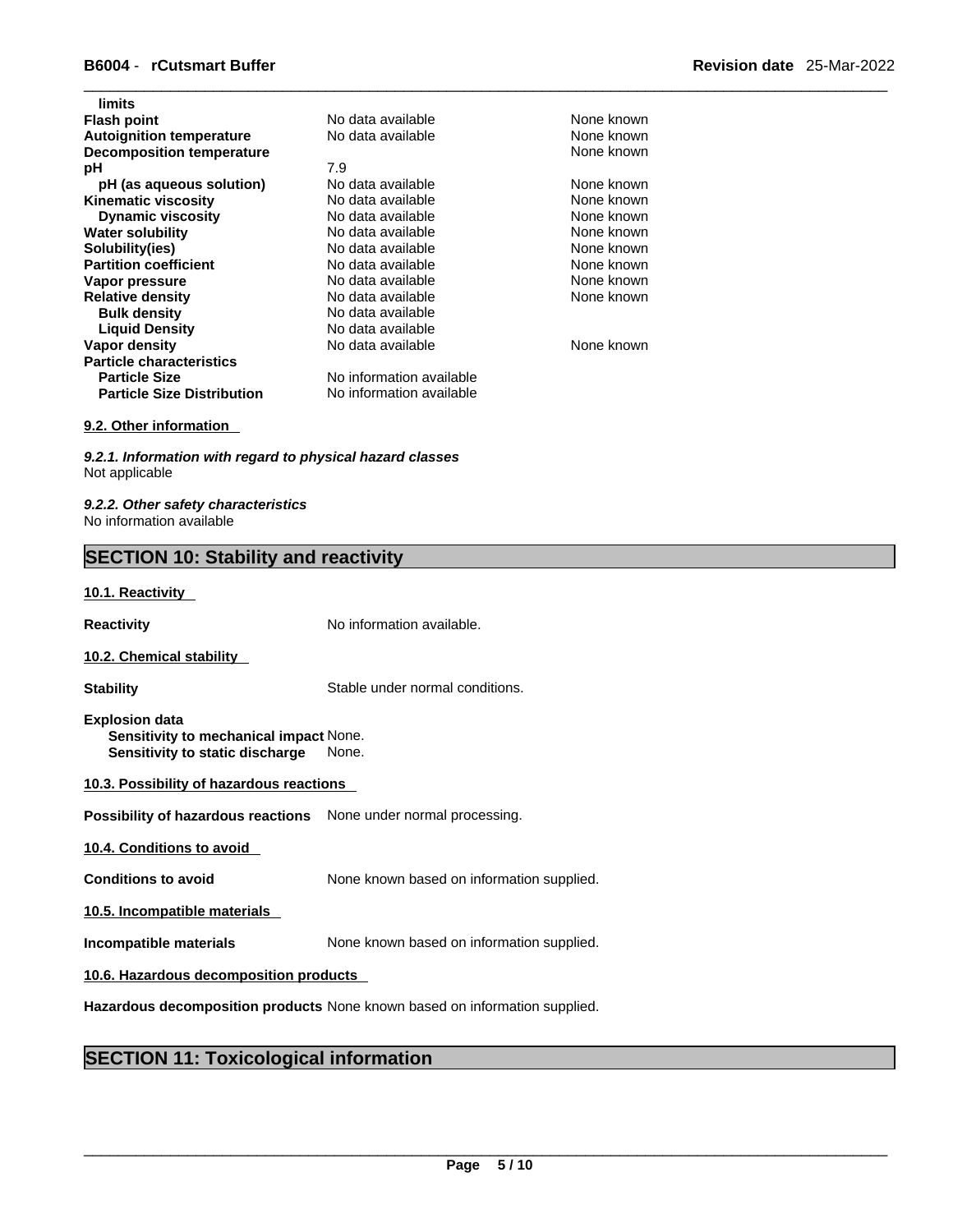#### **11.1. Information on hazard classes as defined in Regulation (EC) No 1272/2008**

#### **Information on likely routes of exposure**

| <b>Product Information</b> |
|----------------------------|
|----------------------------|

| Inhalation                                                                                 | Specific test data for the substance or mixture is not available.            |  |  |
|--------------------------------------------------------------------------------------------|------------------------------------------------------------------------------|--|--|
| Eye contact                                                                                | Specific test data for the substance or mixture is not available.            |  |  |
| <b>Skin contact</b>                                                                        | Specific test data for the substance or mixture is not available.            |  |  |
| Ingestion                                                                                  | Specific test data for the substance or mixture is not available.            |  |  |
|                                                                                            | Symptoms related to the physical, chemical and toxicological characteristics |  |  |
| <b>Symptoms</b>                                                                            | No information available.                                                    |  |  |
| <b>Acute toxicity</b>                                                                      |                                                                              |  |  |
| <b>Numerical measures of toxicity</b>                                                      |                                                                              |  |  |
| <b>ATEmix (dermal)</b>                                                                     | 1,408,450.70                                                                 |  |  |
| Delayed and immediate effects as well as chronic effects from short and long-term exposure |                                                                              |  |  |
| <b>Skin corrosion/irritation</b>                                                           | No information available.                                                    |  |  |
| Serious eye damage/eye irritation                                                          | No information available.                                                    |  |  |
| Respiratory or skin sensitization                                                          | No information available.                                                    |  |  |
| <b>Germ cell mutagenicity</b>                                                              | No information available.                                                    |  |  |
| Carcinogenicity                                                                            | No information available.                                                    |  |  |
| <b>Reproductive toxicity</b>                                                               | No information available.                                                    |  |  |
| <b>STOT - single exposure</b>                                                              | No information available.                                                    |  |  |
| <b>STOT - repeated exposure</b>                                                            | No information available.                                                    |  |  |
| <b>Aspiration hazard</b>                                                                   | No information available.                                                    |  |  |
| 11.2. Information on other hazards                                                         |                                                                              |  |  |
| 11.2.1. Endocrine disrupting properties                                                    |                                                                              |  |  |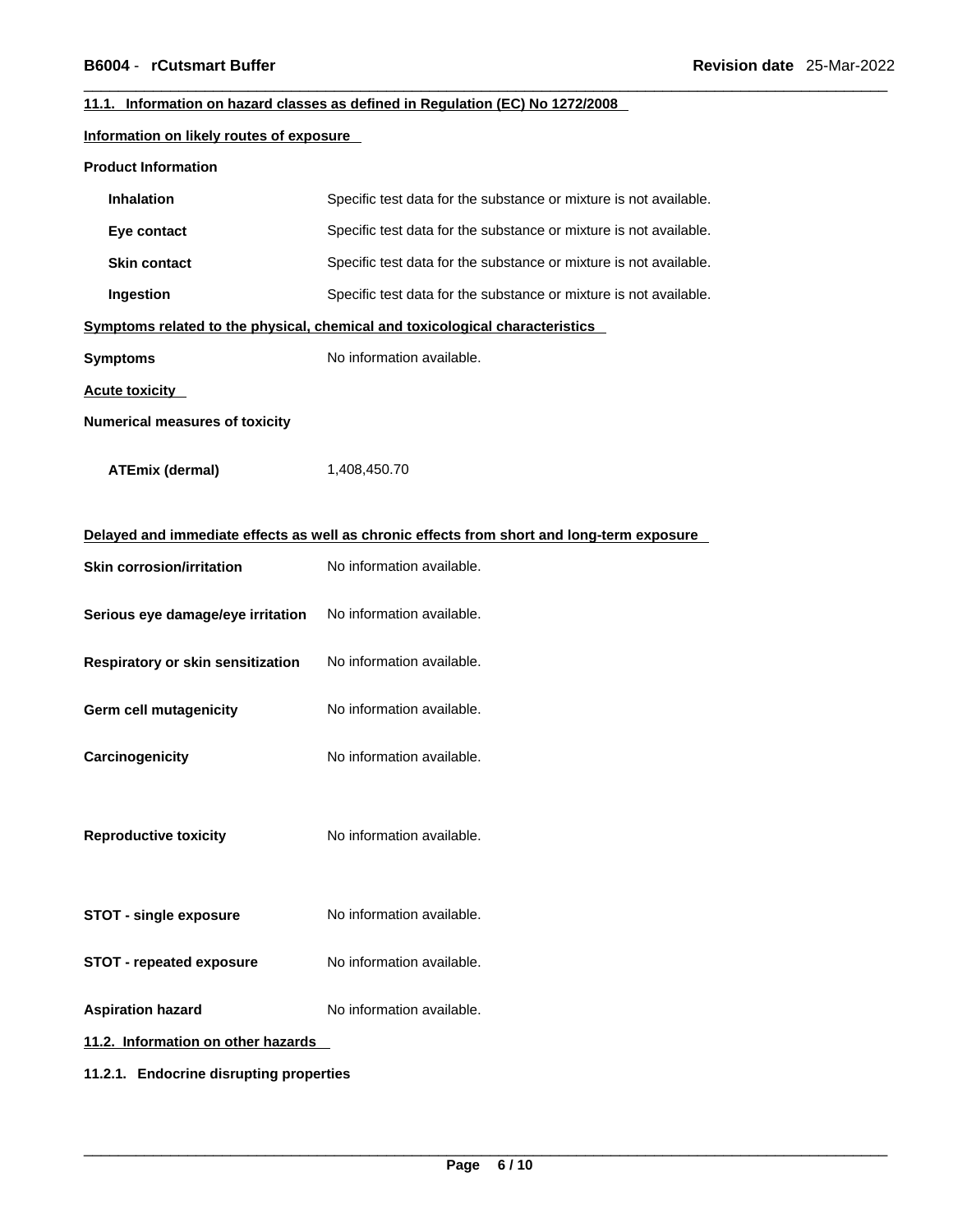| B6004 - rCutsmart Buffer                  | Revision date 25-Mar-2022                                                   |  |
|-------------------------------------------|-----------------------------------------------------------------------------|--|
| <b>Endocrine disrupting properties</b>    | No information available.                                                   |  |
| 11.2.2. Other information                 |                                                                             |  |
| Other adverse effects                     | No information available.                                                   |  |
| <b>SECTION 12: Ecological information</b> |                                                                             |  |
| 12.1. Toxicity                            |                                                                             |  |
| <b>Ecotoxicity</b>                        |                                                                             |  |
| <b>Unknown aquatic toxicity</b>           | Contains 0 % of components with unknown hazards to the aquatic environment. |  |
| 12.2. Persistence and degradability       |                                                                             |  |
| Persistence and degradability             | No information available.                                                   |  |
| 12.3. Bioaccumulative potential           |                                                                             |  |
| <b>Bioaccumulation</b>                    | There is no data for this product.                                          |  |
| 12.4. Mobility in soil                    |                                                                             |  |
| <b>Mobility in soil</b>                   | No information available.                                                   |  |
| 12.5. Results of PBT and vPvB assessment  |                                                                             |  |
| PBT and vPvB assessment                   | No information available.                                                   |  |
| 12.6. Other adverse effects               |                                                                             |  |
| <b>Endocrine disrupting properties</b>    | No information available.                                                   |  |
|                                           |                                                                             |  |
|                                           |                                                                             |  |

### **12.7. Other adverse effects**

No information available.

### **SECTION 13: Disposal considerations**

#### **13.1. Waste treatment methods**

| Waste from residues/unused    | Dispose of in accordance with local regulations. Dispose of waste in accordance with |
|-------------------------------|--------------------------------------------------------------------------------------|
| products                      | environmental legislation.                                                           |
| <b>Contaminated packaging</b> | Do not reuse empty containers.                                                       |

## **SECTION 14: Transport information**

| <b>IATA</b> |                                 |                |
|-------------|---------------------------------|----------------|
|             | 14.1 UN number or ID number     | Not regulated  |
| 14.2        |                                 |                |
|             | 14.3 Transport hazard class(es) | Not regulated  |
|             | 14.4 Packing group              | Not regulated  |
|             | 14.5 Environmental hazard       | Not applicable |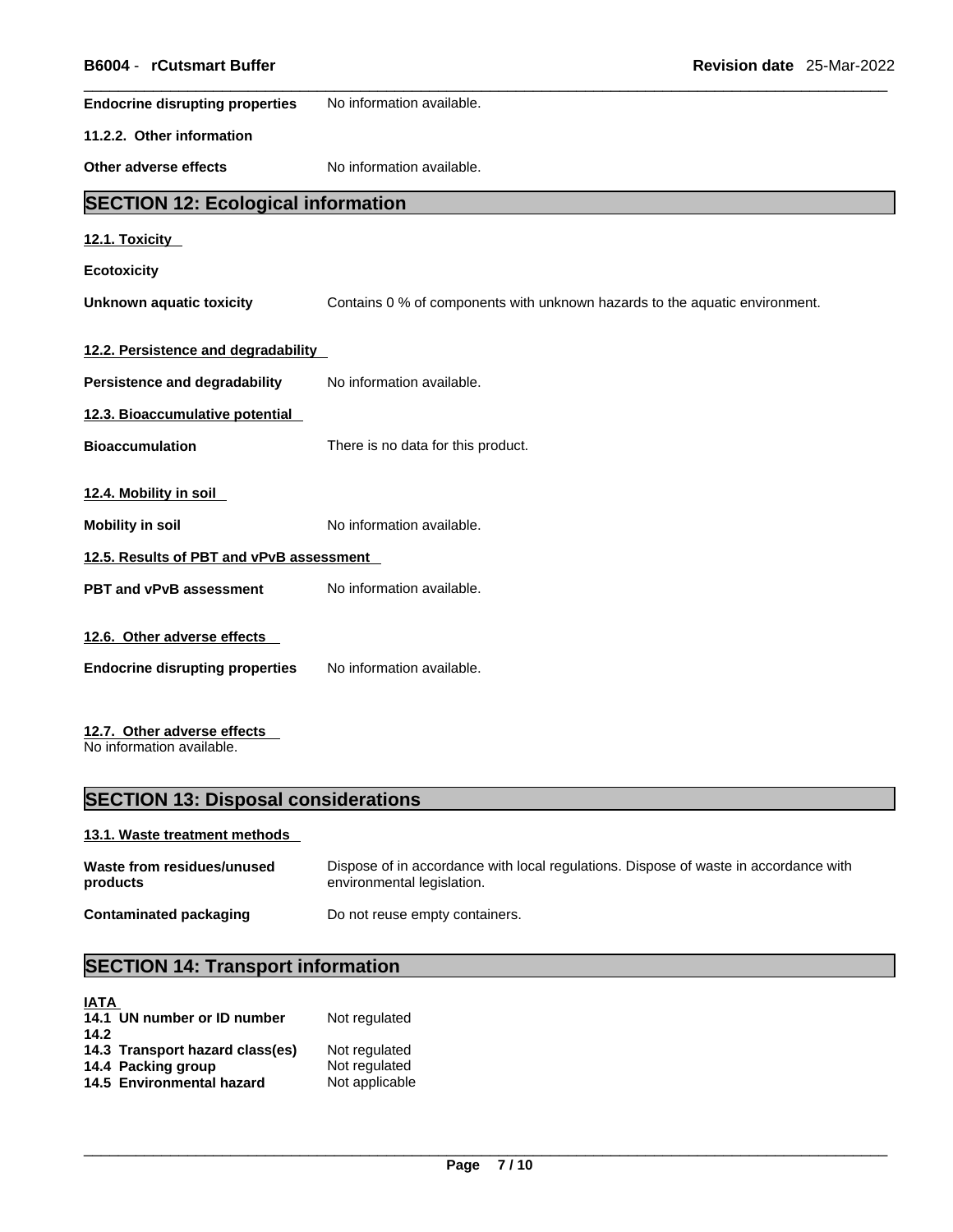| None                     |
|--------------------------|
|                          |
| Not regulated            |
|                          |
| Not regulated            |
| Not regulated            |
| Not applicable           |
|                          |
| None                     |
| No information available |
|                          |
|                          |
|                          |
| Not regulated            |
|                          |
| Not regulated            |
| Not regulated            |
| Not applicable           |
|                          |
| None                     |
|                          |
| Not regulated            |
|                          |
|                          |
|                          |
| Not regulated            |
| Not regulated            |
| Not applicable           |
|                          |

### **SECTION 15: Regulatory information**

#### **15.1. Safety, health and environmental regulations/legislation specific for the substance or mixture**

#### **European Union**

Take note of Directive 98/24/EC on the protection of the health and safety of workers from the risks related to chemical agents at work.

#### **Authorizations and/or restrictions on use:**

This product does not contain substances subject to authorization (Regulation (EC) No. 1907/2006 (REACH), Annex XIV) This product does not contain substances subject to restriction (Regulation (EC) No. 1907/2006 (REACH), Annex XVII)

#### **Persistent Organic Pollutants**

Not applicable

### **Ozone-depleting substances (ODS) regulation (EC) 1005/2009**

Not applicable

#### **International Inventories**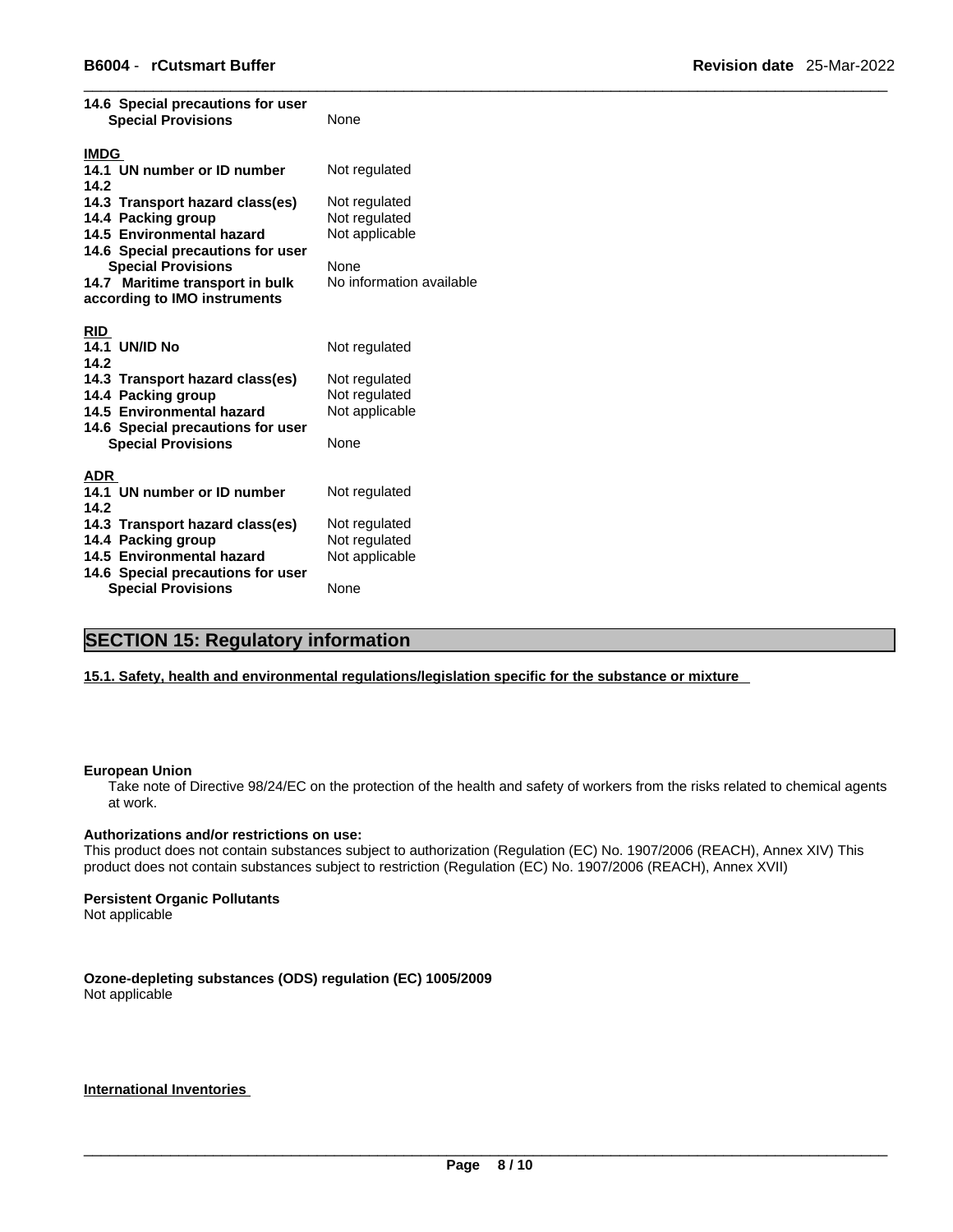| <b>TSCA</b>          | Contact supplier for inventory compliance status |
|----------------------|--------------------------------------------------|
| <b>DSL/NDSL</b>      | Contact supplier for inventory compliance status |
| <b>EINECS/ELINCS</b> | Contact supplier for inventory compliance status |
| <b>ENCS</b>          | Contact supplier for inventory compliance status |
| <b>IECSC</b>         | Contact supplier for inventory compliance status |
| <b>KECL</b>          | Contact supplier for inventory compliance status |
| <b>PICCS</b>         | Contact supplier for inventory compliance status |
| <b>AIIC</b>          | Contact supplier for inventory compliance status |
| <b>NZIoC</b>         | Contact supplier for inventory compliance status |

#### **Legend:**

 **TSCA** - United States Toxic Substances Control Act Section 8(b) Inventory

 **DSL/NDSL** - Canadian Domestic Substances List/Non-Domestic Substances List

 **EINECS/ELINCS** - European Inventory of Existing Chemical Substances/European List of Notified Chemical Substances

- **ENCS**  Japan Existing and New Chemical Substances
- **IECSC**  China Inventory of Existing Chemical Substances
- **KECL**  Korean Existing and Evaluated Chemical Substances

 **PICCS** - Philippines Inventory of Chemicals and Chemical Substances

 **AICS** - Australian Inventory of Chemical Substances

 **NZIoC** - New Zealand Inventory of Chemicals

#### **15.2. Chemical safety assessment**

**Chemical Safety Report** No information available

### **SECTION 16: Other information**

#### **Key or legend to abbreviations and acronyms used in the safety data sheet**

#### **Legend**

SVHC: Substances of Very High Concern for Authorization:

#### **Legend Section 8: EXPOSURE CONTROLS/PERSONAL PROTECTION**

| <b>TWA</b> | TWA (time-weighted average) | STEL | STEL (Short Term Exposure Limit) |
|------------|-----------------------------|------|----------------------------------|
| Ceiling    | Maximum limit value         |      | Skin designation                 |
|            | Sensitizers                 |      |                                  |

#### **Key literature references and sources for data used to compile the SDS** Agency for Toxic Substances and Disease Registry (ATSDR) U.S. Environmental Protection Agency ChemView Database European Food Safety Authority (EFSA) European Chemicals Agency (ECHA) Committee for Risk Assessment (ECHA\_RAC) European Chemicals Agency (ECHA) (ECHA\_API) EPA (Environmental Protection Agency) Acute Exposure Guideline Level(s) (AEGL(s)) U.S. Environmental Protection Agency Federal Insecticide, Fungicide, and Rodenticide Act U.S. Environmental Protection Agency High Production Volume Chemicals Food Research Journal Hazardous Substance Database International Uniform Chemical Information Database (IUCLID) National Institute of Technology and Evaluation (NITE) Australia National Industrial Chemicals Notification and Assessment Scheme (NICNAS) NIOSH (National Institute for Occupational Safety and Health) National Library of Medicine's ChemID Plus (NLM CIP) National Library of Medicine's PubMed database (NLM PUBMED) National Toxicology Program (NTP) New Zealand's Chemical Classification and Information Database (CCID) Organization for Economic Co-operation and Development Environment, Health, and Safety Publications Organization for Economic Co-operation and Development High Production Volume Chemicals Program